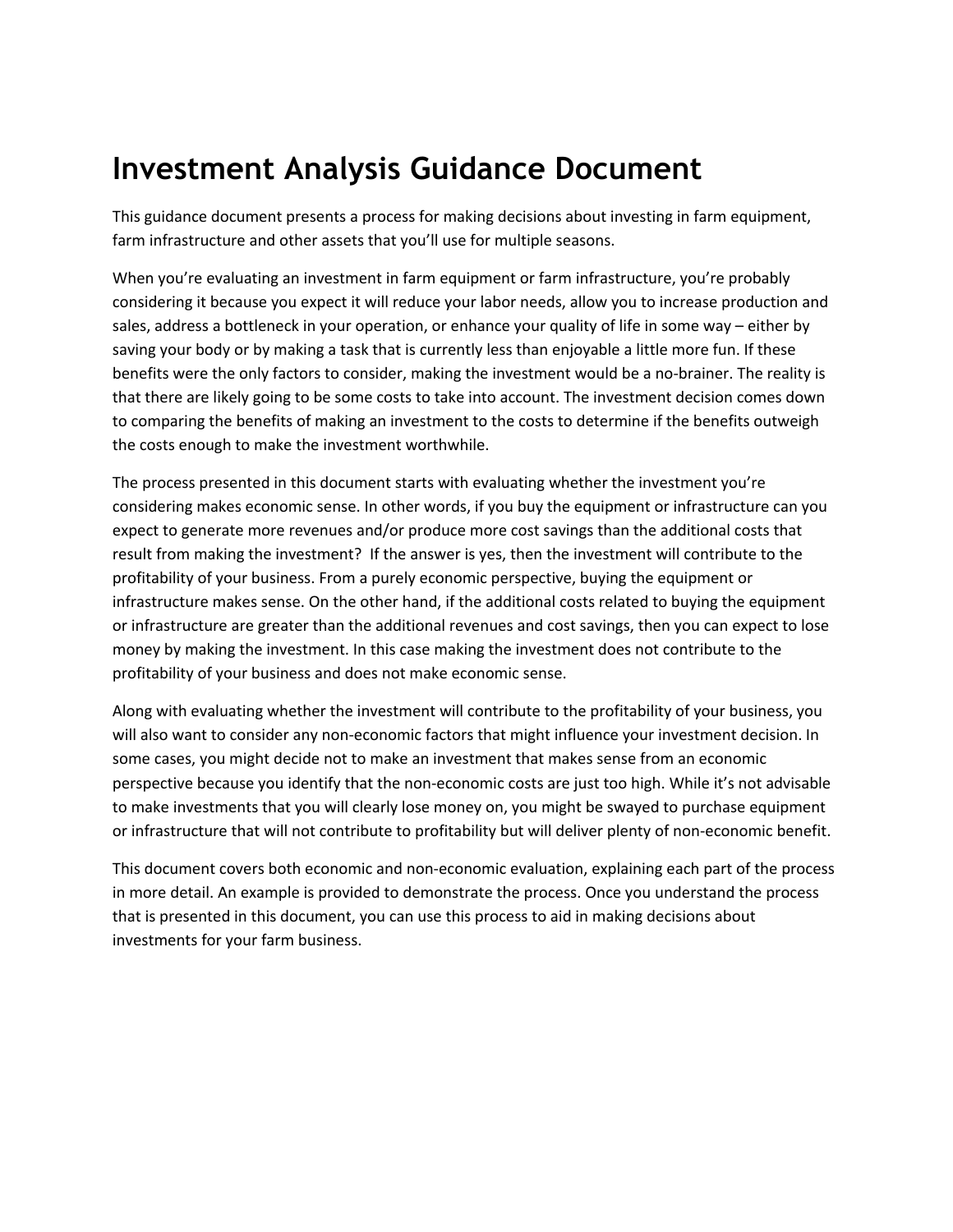#### **Economic Evaluation: Will making this investment contribute to the profitability of your business?**

Net Present Value (NPV) is a method that is used to evaluate whether or not an investment will contribute to the profitability of your business. The NPV method does two things: It compares the economic benefits of making the investment to the economic costs *and* it accounts for the time value of money.

#### **What is the Time Value of Money?**

The time value of money is a concept that recognizes that a dollar you have today has more value than a dollar you'll get in the future because that dollar you have today has earning potential. A dollar you have today can be invested, thereby increasing its value over time. In other words, you can start making more money with money that you have today.

As a farmer, you might not be interested in investing your money for the sole purpose of making more money. You're likely farming because you want to grow good food for your family and your community and hope to make a living while doing so. That said, if you're considering spending some of your hardearned profits on purchasing a piece of equipment or infrastructure, unless the only other thing you'd do with those profits is hide them under your mattress (where they'd likely lose value because of inflation), the reality is that those dollars are going to be earning at least a small amount of interest, even if they're just sitting in your savings account.

The NPV method takes the time value of money into account by factoring in what you would give up earning by making the investment you're considering and not making another investment.

#### **The NPV Method**

## **Step One: Identify the Economic Benefits and Economic Costs**

The first step in the NPV method is to identify the economic benefits and the economic costs that are expected as a result of making the investment. Economic benefits include any additional revenues and cost savings that result from making the investment. Economic costs include any revenue loses and additional costs that result from making the investment, including the initial cost of purchasing the equipment or infrastructure.

In addition to identifying the amounts of additional revenues and cost savings and additional costs and revenues you expect, you will also need to identify *when* you expect these revenue and costs to occur. The profitability of your investment depends on both the amount of any revenues and costs *and* the timing of these cash flows. The further into the future you have to wait for positive returns, the less they will be worth.

To identify the timing of the cash flows you expect as a result of making the investment, first identify the entire period of time (in years) that you expect to be able to use the equipment or infrastructure you are considering purchasing. Depending on your experience with the equipment or infrastructure, you might need to do some research to determine its expected life. You can't know for sure how many years of life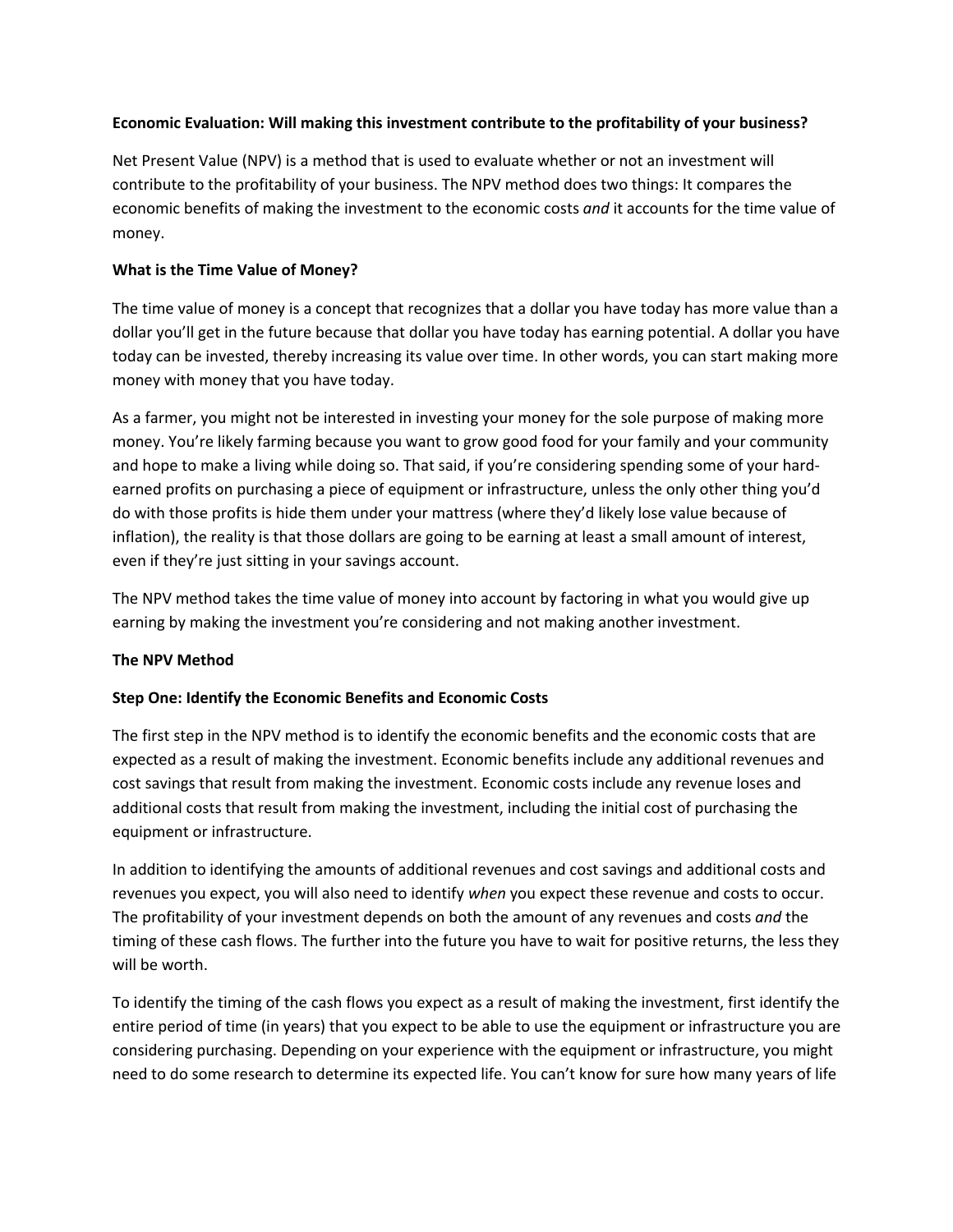you will get out of a piece of farm equipment or infrastructure, but you do need to identify a timeframe that you think is reasonable in order to analyze the investment.

Next, refer to the following questions to help you identify the changes to revenues and costs that you expect as a result of making the investment. Really focus on thinking about how your operation will be different if you make the investment you are considering. The revenues and costs that will change as a result of making the investment are the only ones that are relevant to your analysis. As you answer the questions below, identify the relevant revenues and costs for *each year* you expect to use the equipment or infrastructure.

## **What additional revenues do you expect as a result of owning and using the equipment or infrastructure?**

Revenue increases might come from increasing the amount you produce and sell, from raising your prices, or both. Equipment or infrastructure that improves yields or extends the season for a crop can increase production and sales volume. Equipment or infrastructure that enhances the quality of a product or increases its value might allow you to raise your prices and thereby increase your revenues. Equipment or infrastructure that is used to produce value-added products could result in both increasing the amount of product you sell and increasing the product's value.

## **What cost savings do you expect as a result of owning and using the equipment or infrastructure?**

Reduced labor is probably the main place that cost savings from investments in equipment and infrastructure will show up. Quantifying these labor costs savings requires coming up with an estimate of how much labor is currently needed without the equipment or infrastructure you're considering purchasing AND estimating how much labor will be needed with the new equipment or infrastructure. Subtract your estimate for your labor costs with the new equipment or infrastructure from your current labor costs to identify your labor cost savings. If your result is a negative number then there are no cost savings, the new equipment or infrastructure will cost you more in labor than you you're currently spending.

Cost savings for other non-labor inputs like fuel, electricity, seed, feed and soil amendments are also possible and need to be taken into account. Just like with labor costs, determine your expected costs savings by subtracting the costs you expect as a result of using the equipment or infrastructure as offsets to your current costs.

## **What additional costs do you expect as a result of owning and using the equipment?**

You will likely be taking on additional costs when you buy equipment or infrastructure, such as maintenance and repair costs, increases to property insurance or increases to property taxes. You may have already captured some additional costs as part of your analysis of your cost savings. Be sure you also take any costs that do not offset your current costs into account.

Obviously, the initial cost of the equipment and infrastructure itself will be an additional cost if you decide to make an investment. Since the initial investment will happen before any of the other revenues or costs can occur, these costs are considered to occur in Year 0. If you expect that the equipment or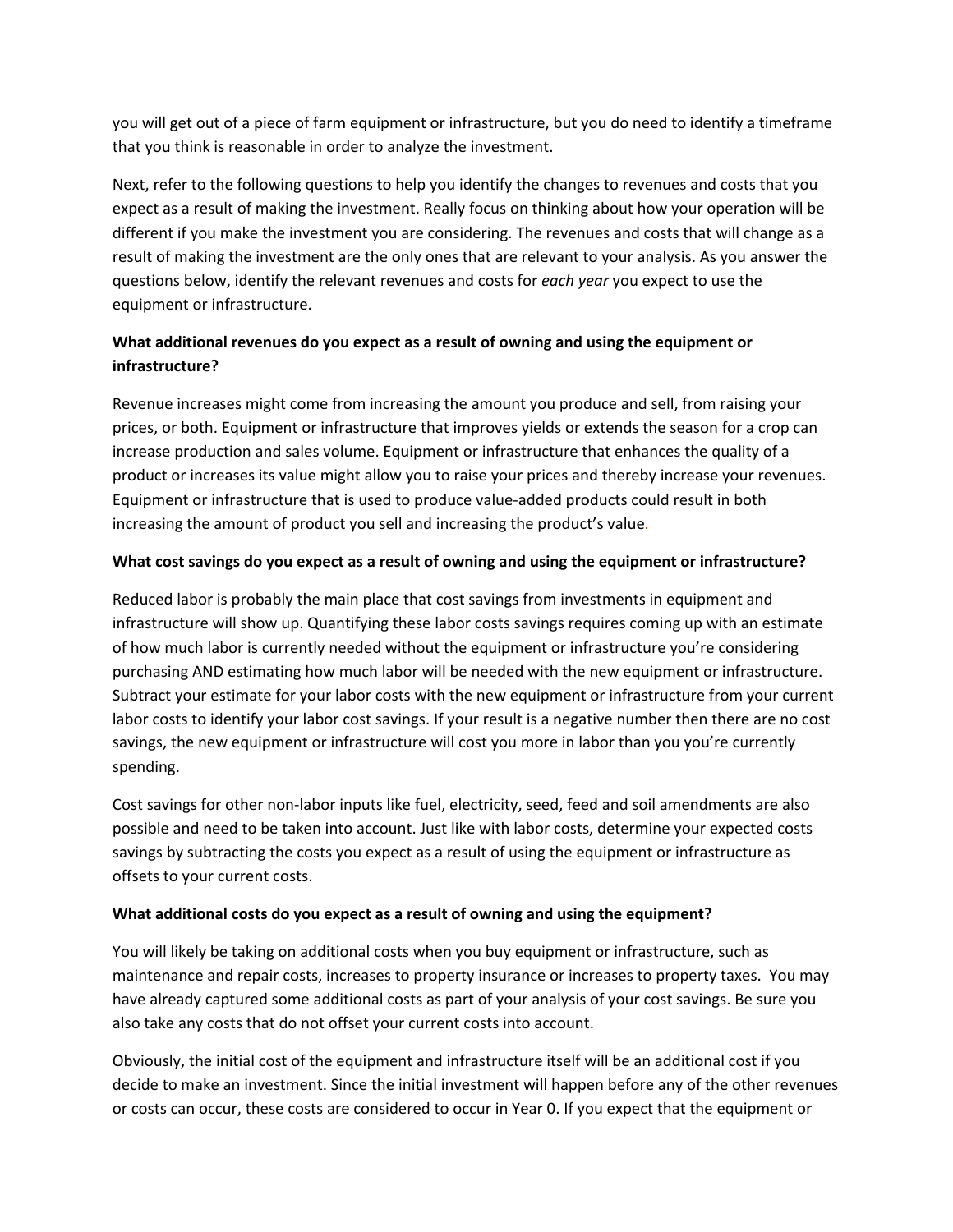infrastructure will have any value at the end of its useful life, you'll include this amount, known as the "salvage value", as a positive cash flow in the equipment or infrastructure's final year of useful life.

## **What revenue loses do you expect as a result of owning and using the equipment and infrastructure?**

If the additional revenue streams you except from your investment will displace any current revenues, the revenues you are giving up need to be taken into account. For example, if you are currently growing mixed vegetables on a quarter acre of land and you decide to invest in a high tunnel and produce strawberries on that quarter acre instead, the revenues you would have brought in from growing and selling mixed vegetable crops need to be taken into account. When accounting for lost revenues, be sure you also account for any costs that will be avoided as a result of giving up these revenues.

## **Calculate the Annual Net Cash Flows**

Once you've identified the additional revenues, cost savings, additional costs and lost revenues for each year you expect to use the equipment or infrastructure, you will do some simple addition and subtraction to determine the net cash flow for each year. First, add together the additional revenues and the costs savings for each year. Next add together the additional costs and lost revenues. Then, subtract the sum of the additional costs and lost revenues from the sum of the additional revenues and the costs savings to get the net cash flows for each year of the investment.

## **Step Two: Account for the Time Value of Money**

After you've determined the net cash flows for each year of the investment, your next step will be to take into account what you'll be giving up by not investing the dollars that you are using to purchase equipment and infrastructure in an alternative investment. This is done using a process called discounting. Discounting reduces future cash flows to what they would be worth in today's dollars if they were invested in an alternative investment to the equipment or infrastructure investment you are considering. This gives you a way to compare the amount you are investing in equipment or infrastructure to the cash flows you expect from the investment after accounting for the opportunity cost of not investing those dollars elsewhere.

The process for discounting involves estimating the cash flows you expect in the future, which we've already done in the first step, and choosing a discount rate. The discount rate is the minimum rate of return that is required for having your funds tied up in the investment. If you will be using your own money to purchase the equipment or infrastructure, you'll want to use a discount rate that is at least equal to the rate of return you could earn by investing your money elsewhere. If you are borrowing money to purchase the equipment or infrastructure, the discount rate is the rate of return the bank requires for allowing you to use their money. These are both simplified explanations for how to come up with a discount rate. For a more detailed explanation, see Capital Investment and Project Analysis.

Once you've determined the net cash flows for each year of your investment, the next step is to find the discount factor for each year of cash flows. The discount factor can be looked up on present value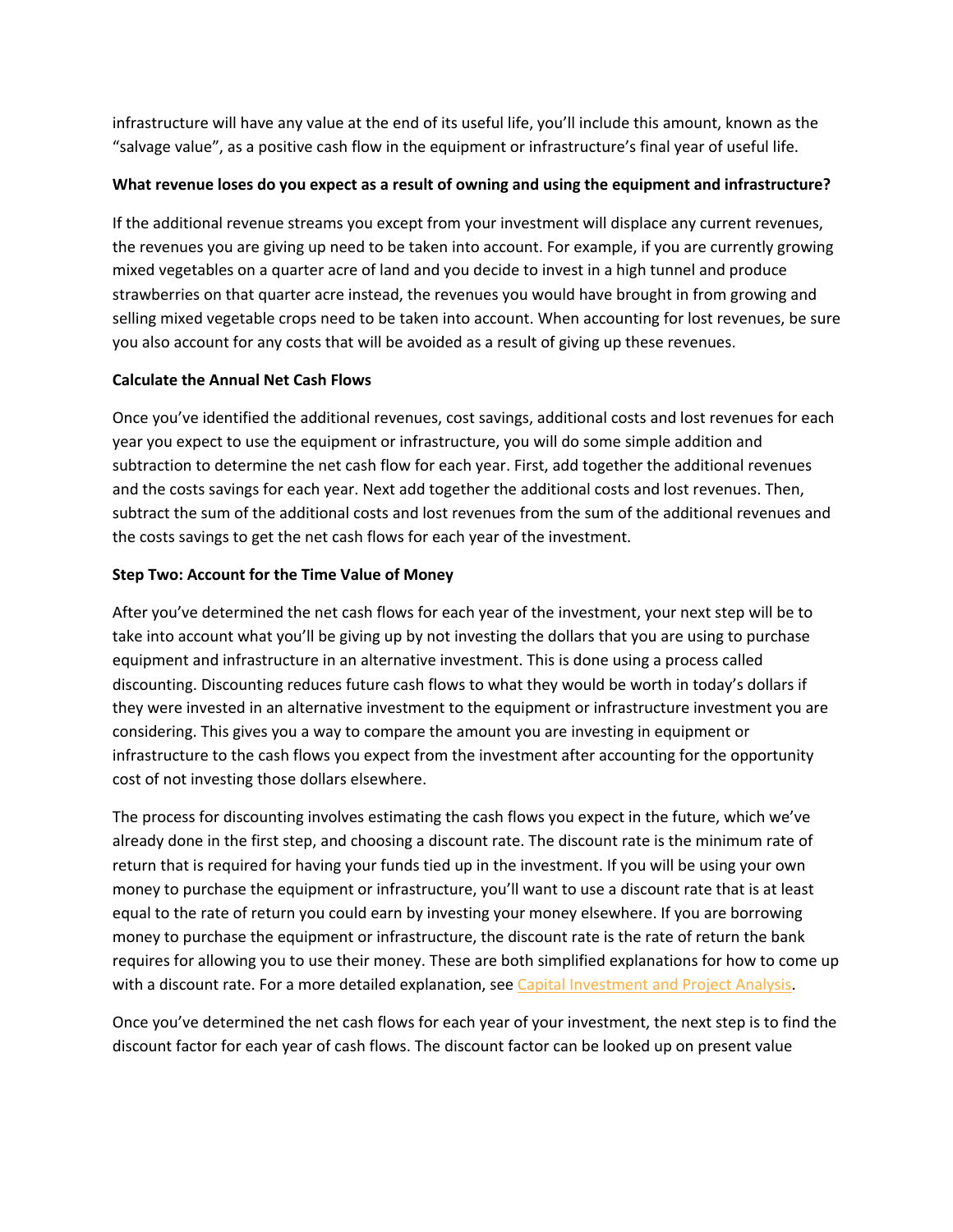tables<sup>1</sup>. Simply select the discount factor that corresponds with the year the cash flows are expected and the discount rate that is being used to analyze the investment. Once you've identified the discount factor for each year of cash flows, multiply the discount factor by the cash flows for the corresponding year.

```
The discount factors you'll find on present value tables are calculated using the following formula:
Present Value of $1 = Future Value of $1 ÷ (1+r)n
In this formula "r" is the discount rate and "n" is the year the cash flows you are discounting are expected.
```
Once you have the discounted cash flows for each year, add them up to get the present value of the cash flows from the investment. This is the total value of cash flows from the investment after taking into account the earnings that will be given up by not investing elsewhere.

Finally, subtract the initial cost of the equipment you are considering purchasing from the present value of the cash flows from the investment. Notice that the initial cost of the investment is not discounted. This is because you are paying for the investment now, in today's dollars, meaning that these dollars are already reflected at their present value. What you have left when you subtract the present value of the initial cost of the investment from the present value of the cash flows you expect to generate from the investment is the net present value of the investment<sup>2</sup>.

- $\Rightarrow$  If the net present value of the investment is negative, the money you will make from investing in this equipment is not enough to cover the initial cost of the investment and the cost of having your money (or the bank's) tied up in this investment and not getting it back until some future point. The investment is not economically viable. You are projected to lose money by making the investment.
- $\Rightarrow$  If the net present value of the investment is \$0, the money you will make from the investment is exactly enough to cover the initial cost of the investment and the cost of having your money (or the bank's) tied up in this investment. You will not lose money or make a profit from this investment. You are projected to break-even.
- $\Rightarrow$  If the net present value of the investment is greater than \$0, the money you will make from the investment is enough to cover the initial cost of the investment and the cost of having your money (or the bank's) tied up in this investment AND on top of that, there is an additional profit projected. You are projected to make a profit by making the investment.

<sup>&</sup>lt;sup>1</sup> See the Appendix of Capital Investment and Project Analysis for present value tables.

 $2$  The net present value of an investment can also be calculated using the NPV function in Excel.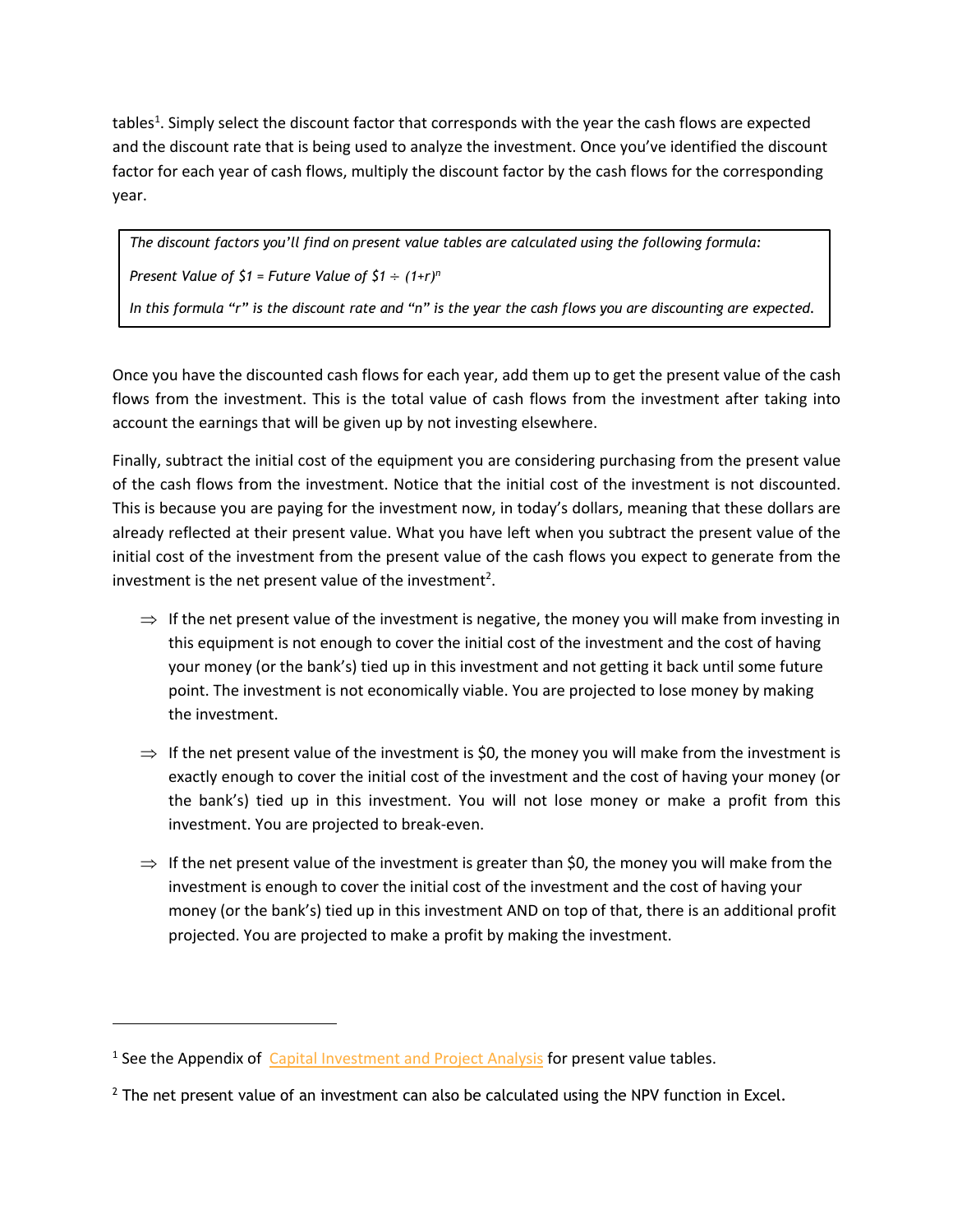#### **Part Two: What non-economic factors might influence your investment decision?**

Often making a change to one aspect of your farming system can have ripple effects on other aspects of your operation. The set of questions below will help you consider some of the non-economic factors that might be impacted by making the investment you're considering. As you give these questions some thought, take note of any benefits and/or drawbacks to making the investment that are important to you.

**Worker Health/Well-being**: Does using the equipment or infrastructure help save your body, prevent fatigue and decrease potential for injury? Or is it a tool that is hard on the body to use?

**Cultural and Work Enjoyment**: How will using the equipment or infrastructure on your farm impact the people that work there? Will it change how people interact and communicate? Will you enjoy using it? Is it loud or awkward? Does it make you smile?

**Learning Curve**: Is there a big learning curve involved in using the equipment or infrastructure? Will only a few trained people be able to use the equipment?

**Volume/Scale Requirement**s: Does investing in the equipment or infrastructure require you to change your production scale?

**Flexibility**: Will having this equipment or infrastructure make you nimbler? Will it be restrictive or cause a bottleneck in your operation?

**Life Cycle Analysis**: What resources were used in the manufacturing of the equipment or infrastructure? What resources were used to get it to you? What is the environmental impact of using the equipment or infrastructure? How will you dispose of it at the end of its useful life? Conducting an actual life cycle assessment is a very complex process that is beyond the scope of this document, however, considering some of these questions can be a good start to recognizing if equipment or infrastructure will have negative environmental impacts. For more information about how to evaluate the full environmental impact of an investment, check out this Guide to Life Cycle Assessment.

After giving these questions some thought, are there any non-economic factors that influence your decision either in favor of, or against investing in the equipment or infrastructure? Are there benefits you've identified that make an investment that you already expect to be profitable even more worthwhile? Are there enough drawbacks to make an otherwise profitable investment worth rethinking? Are there enough non-economic benefits to warrant making an investment that will return little to no profits?

How you end up interpreting these results is up to you. The important point here is that while the factors above might not be ones that you can quantify, they still can, and should, be considered in your investment decision.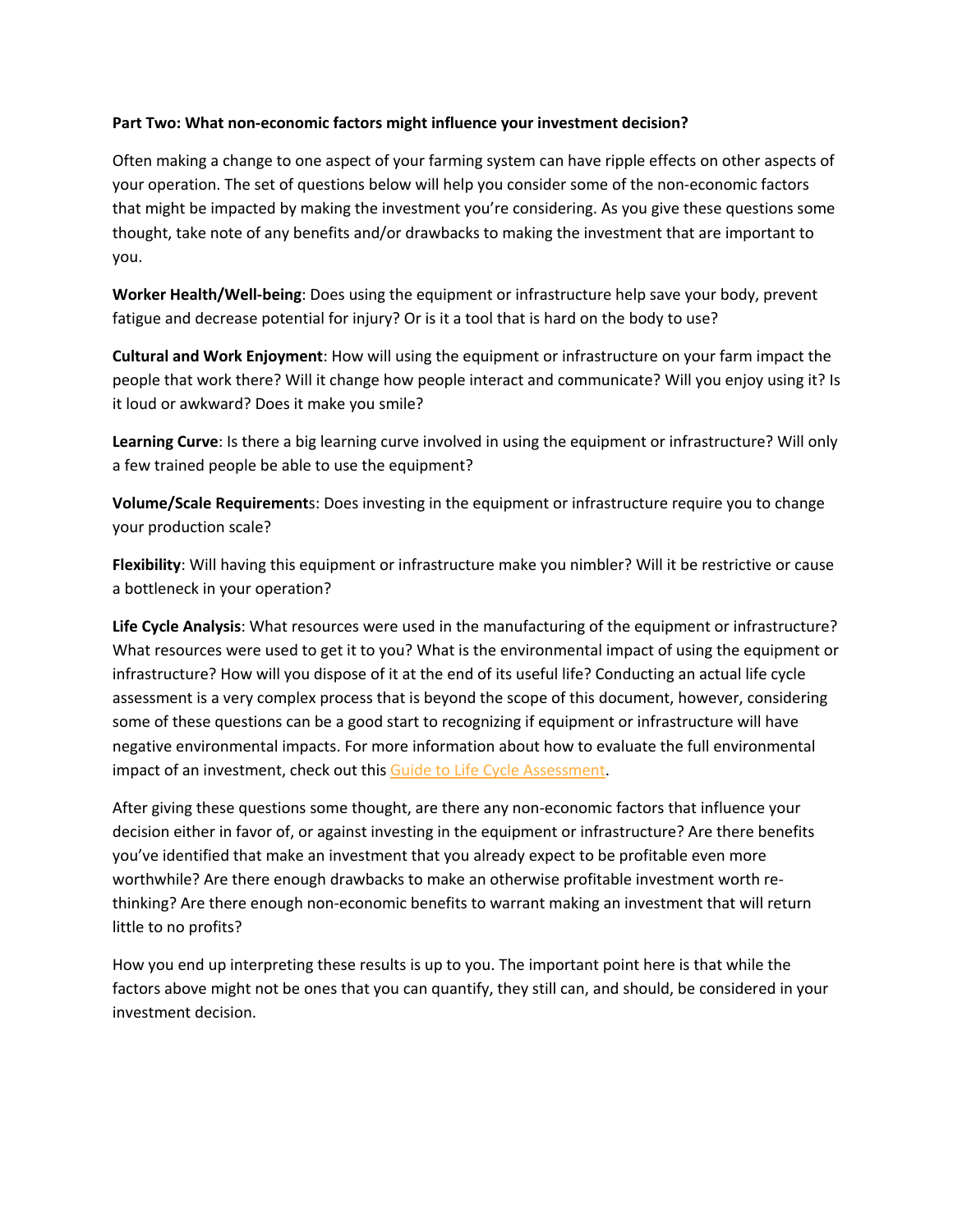#### **Example: Investing in a Brush Conveyor for Bin Washing3**

In this example the process that's been presented for making decisions about investing in farm equipment, farm infrastructure and other assets is applied to a decision about purchasing a brush conveyor for bin washing.

Background: Washing bins that are used for harvest and crop storage can take a significant amount of labor. An investment in a brush conveyor for bin washing is being considered because it is expected that it will speed up the bin washing process and reduce labor costs.

#### **Economic Evaluation: Will making this investment contribute to the profitability of your business?**

How many years do you expect to be able to use the equipment or infrastructure you are considering purchasing?

## $\supset$  The brush conveyor has an estimated useful life of 10 years.

What additional revenues do you expect as a result of owning and using the equipment or infrastructure?

 $\supset$  There are no additional revenues expected as a result of this investment.

What cost savings do you expect as a result of owning and using the equipment or infrastructure?

- $\supset$  The current labor cost related to bin washing is estimated to be \$5143 per year. 18,000 bins/year  $\div$  70 bins/abor hour = 257 hours  $\times$  \$20/labor hour = \$5143/year
- $\supset$  The expected labor cost with the new brush conveyor is estimated to be \$3000 per year. 18,000 bins/year  $\div$  120 bins/labor hour = 150 hours  $\times$  \$20/labor hour = \$3000/year
- Ü Subtracting the new labor cost from the current cost gives a cost savings of \$2143 per year.

What additional costs do you expect as a result of owning and using the equipment or infrastructure

 $\supset$  The brush conveyor will require 1 hour a week of maintenance for each week of the 30-week season. At a labor cost of \$20 per hour, this comes to \$600 per year.

What revenue loses do you expect as a result of owning and using the equipment and infrastructure?

 $\supset$  There are no revenue loses expected as a result of this investment.

The sum of the additional costs and lost revenues is subtracted from the sum of the additional revenues and the costs savings to get the net cash flows for each year of useful life of the investment.

<sup>&</sup>lt;sup>3</sup> This example is presented for the sole purpose of demonstrating the process. Do your own analysis using data from your own farm to evaluate any investment you're considering.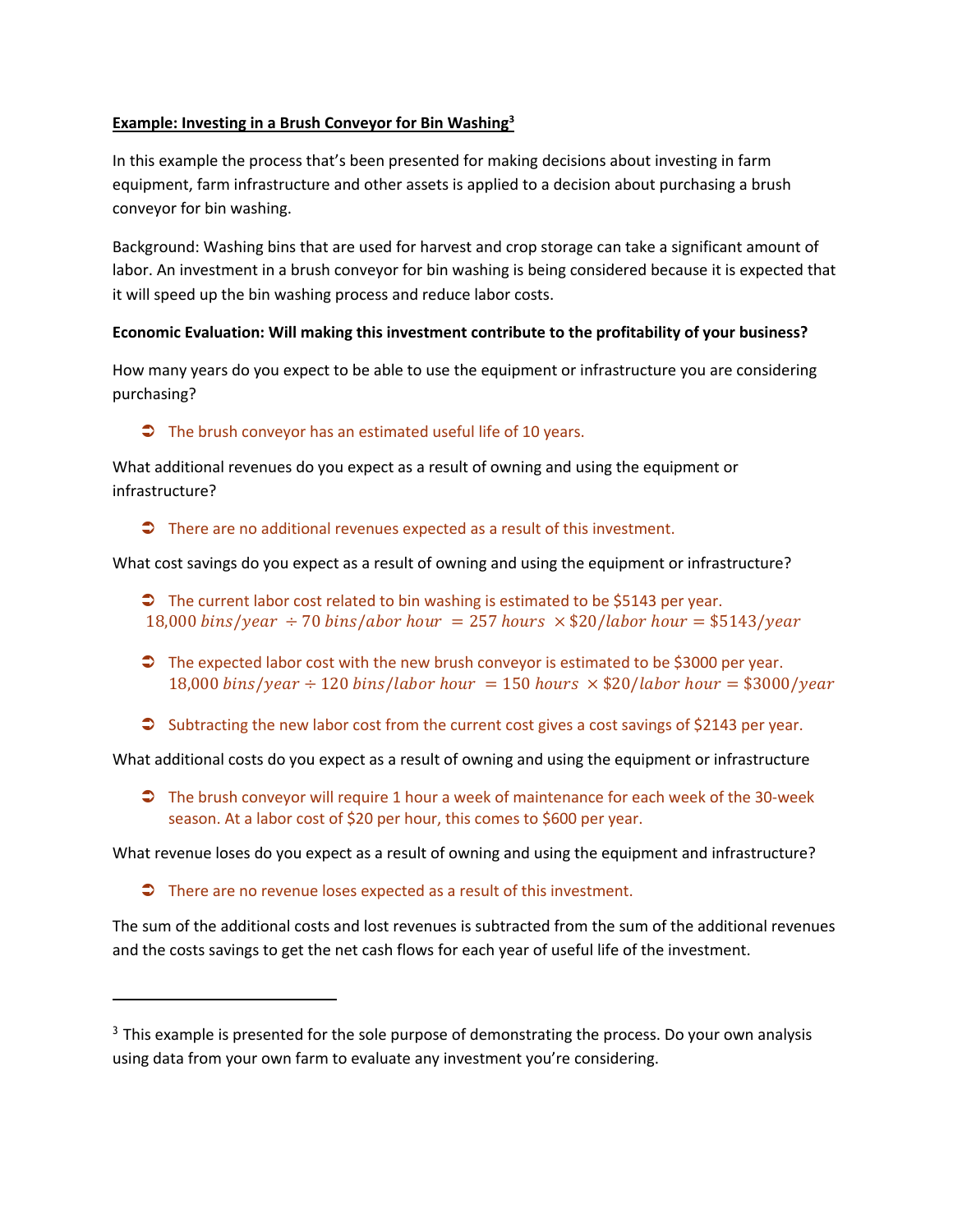The net cash flows for each year are discounted to their present value by multiplying them by the discount factor corresponding to a discount rate of 5% and the year the cash flows occur. The 5% discount rate is the rate of return that the farm in this example would earn by investing the \$7100 that they are considering spending on the brush conveyor in a retirement fund.

|                               | Year 1                   | Year 2  | Year 3                   | Year 4      | Year 5      | Year 6      | Year 7      | Year 8                   | Year 9                   | Year 10 |
|-------------------------------|--------------------------|---------|--------------------------|-------------|-------------|-------------|-------------|--------------------------|--------------------------|---------|
| <b>Additional Revenues</b>    | $\overline{\phantom{a}}$ |         | $\overline{\phantom{a}}$ |             |             |             |             | $\overline{\phantom{a}}$ | $\overline{\phantom{a}}$ |         |
| <b>Cost Savings</b>           | $S$ 2.143                | 2.143   | 2.143<br>S.              | \$2,143     | 2,143<br>S. | S.<br>2,143 | S.<br>2,143 | 2,143<br>S.              | 2,143<br>S.              | 2.143   |
| <b>Additional Costs</b>       | 800                      | 800     | 800<br>S                 | 800<br>S    | 800<br>S    | 800<br>S    | 800<br>S    | 800                      | 800                      | 800     |
| <b>Revenue Losses</b>         | $\overline{\phantom{a}}$ |         |                          |             |             |             |             | -                        | $\overline{\phantom{a}}$ |         |
| <b>Net Cash Flows</b>         | $5 \t1.343$              | \$1,343 | 1,343<br>S.              | 1,343<br>S. | 1,343<br>S. | 1,343<br>Ś  | 1,343<br>S  | 1,343                    | 1,343                    | 1,343   |
| <b>IDiscount Factor</b>       | 0.9524                   | 0.9070  | 0.8638                   | 0.8227      | 0.7835      | 0.7462      | 0.7107      | 0.6768                   | 0.6446                   | 0.6139  |
| <b>IDiscounted Cash Flows</b> | 1.279                    | 1,218   | 1,160                    | 1,105<br>S. | 1,052<br>Ś. | 1,002       | 954         | 909                      | 866                      | 824     |

The sum of the discounted cash flows is \$ 10,369. This is the present value of the cash flows that are expected from the investment in the brush conveyor.

The present value of the cost of the brush conveyor is \$7,100.

Subtracting the present value of the cost of the brush conveyer from the present value of the cash flows that are expected from the investment in the brush conveyor gives the net present value of the investment: \$ 3,269

| Year 1 Discounted Cash Flows S                          |   | 1,279  |
|---------------------------------------------------------|---|--------|
| Year 2 Discounted Cash Flows S                          |   | 1,218  |
| Year 3 Discounted Cash Flows S                          |   | 1,160  |
| Year 4 Discounted Cash Flows S                          |   | 1,105  |
| Year 5 Discounted Cash Flows S                          |   | 1,052  |
| Year 6 Discounted Cash Flows S                          |   | 1,002  |
| Year 7 Discounted Cash Flows S                          |   | 954    |
| Year 8 Discounted Cash Flows S                          |   | 909    |
| Year 9 Discounted Cash Flows S                          |   | 866    |
| Year 10 Discounted Cash Flows S                         |   | 824    |
| Present Value of the Cash Flows from the Brush Conveyor | S | 10,369 |
| Present Value of the Cost of the Brush Conveyor   \$    |   | 7,100  |
| Net Present Value of the Investment S                   |   | 3,269  |

he sum of the discounted cash flows for Years 1-10 is \$10,369.

Based on this analysis, the economic benefits of making the investment outweigh the economic costs. The returns from the investment are enough to cover the initial \$7100 cost of the investment along with the foregone benefits of not investing those dollars elsewhere at a 5% rate of return. In fact, after covering the initial cost of the investment and the opportunity cost of having money tied up in this investment, there is \$3269 in projected profit. Based on this analysis, investing in the brush conveyor makes economic sense.

#### **What non-economic factors might influence your investment decision?**

In this case there are no non-economic factors that stand out as reasons not to make the investment. In fact, there are several non-economic benefits that make the investment even more worthwhile.